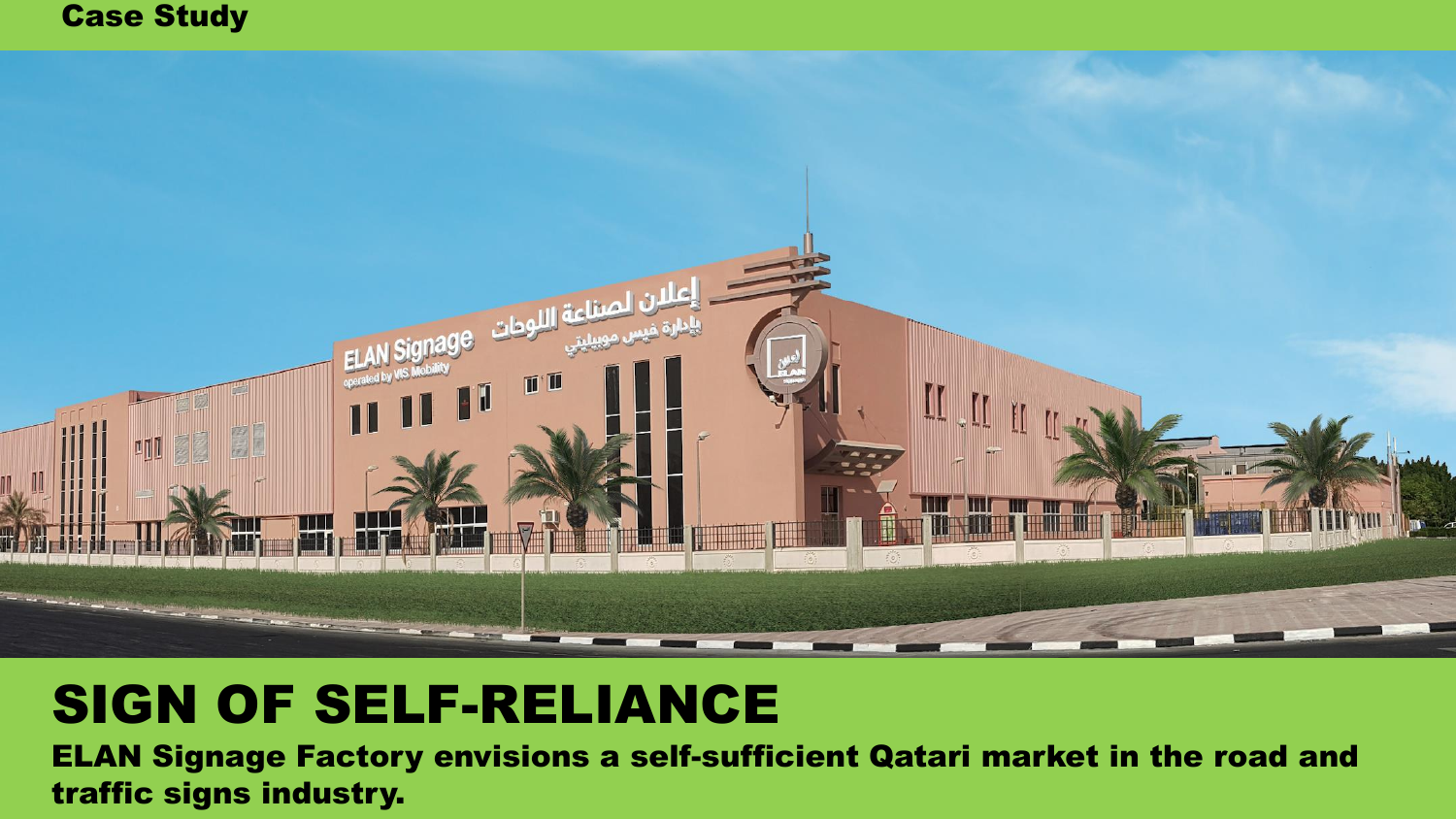### **Overview**

As the Qatari Government started preparing the ground within the nation for hosting FIFA World Cup 2022 and in order to meet its National Vision 2030, the government is investing heavily in developing infrastructure and construction projects, with USD 220+ billion to be invested in new roads, stadiums, facilities & numerous major projects including hotels, leisure, and recreation in the planning or construction phase.

According to Qatar's Ministry of Finance (MoF) 2017 budget; the Qatari Government dedicated the biggest share of its capital to be invested in transportation & infrastructure projects.

The highlights of the budget include:

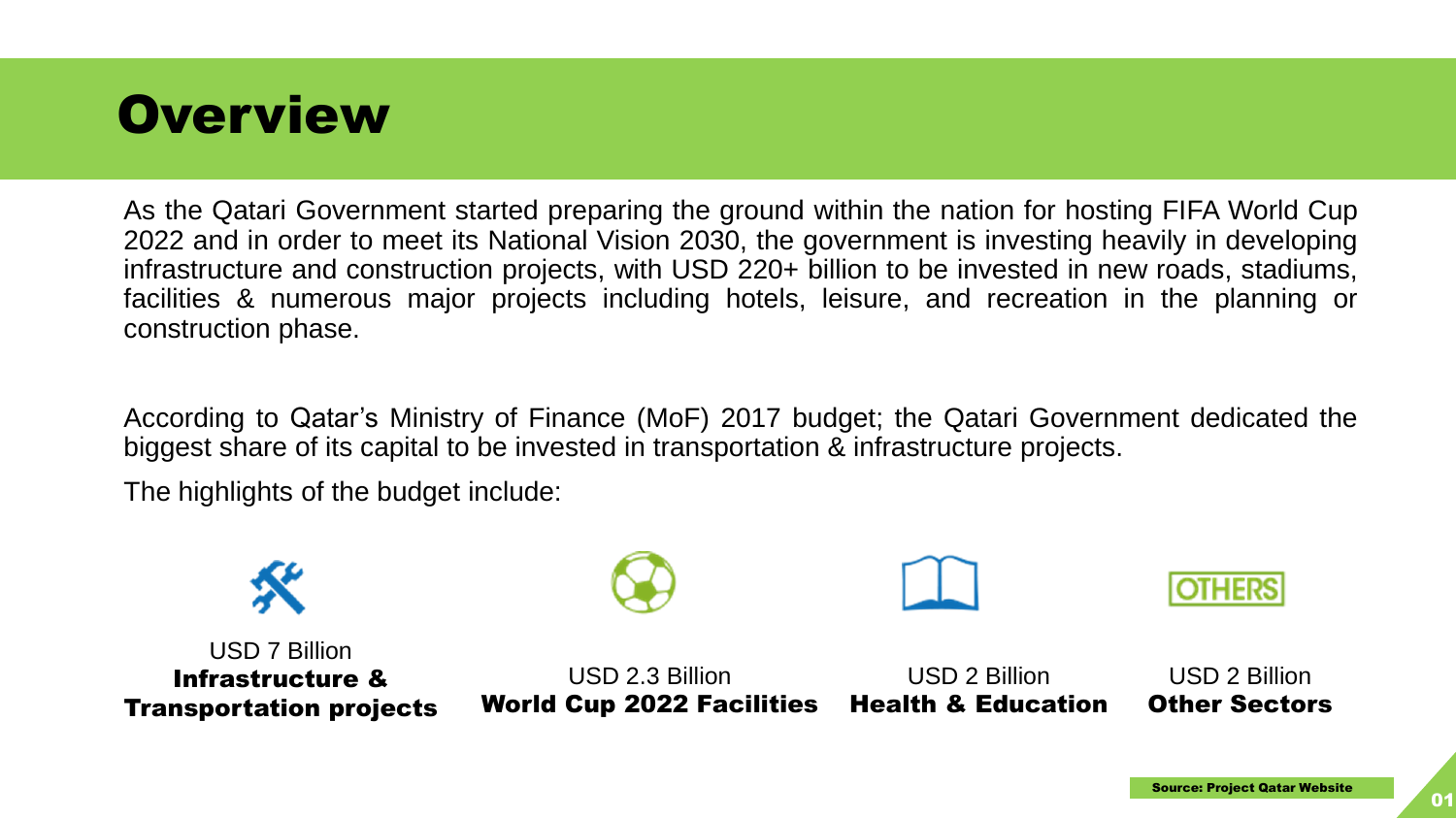### Qatar's Imports' Value

Qatar relies heavily on imports for its construction project. In 2017 out of the USD 23.6 Billion spent on Qatar's imports; an amount of,



is the total value spent on importing construction related material.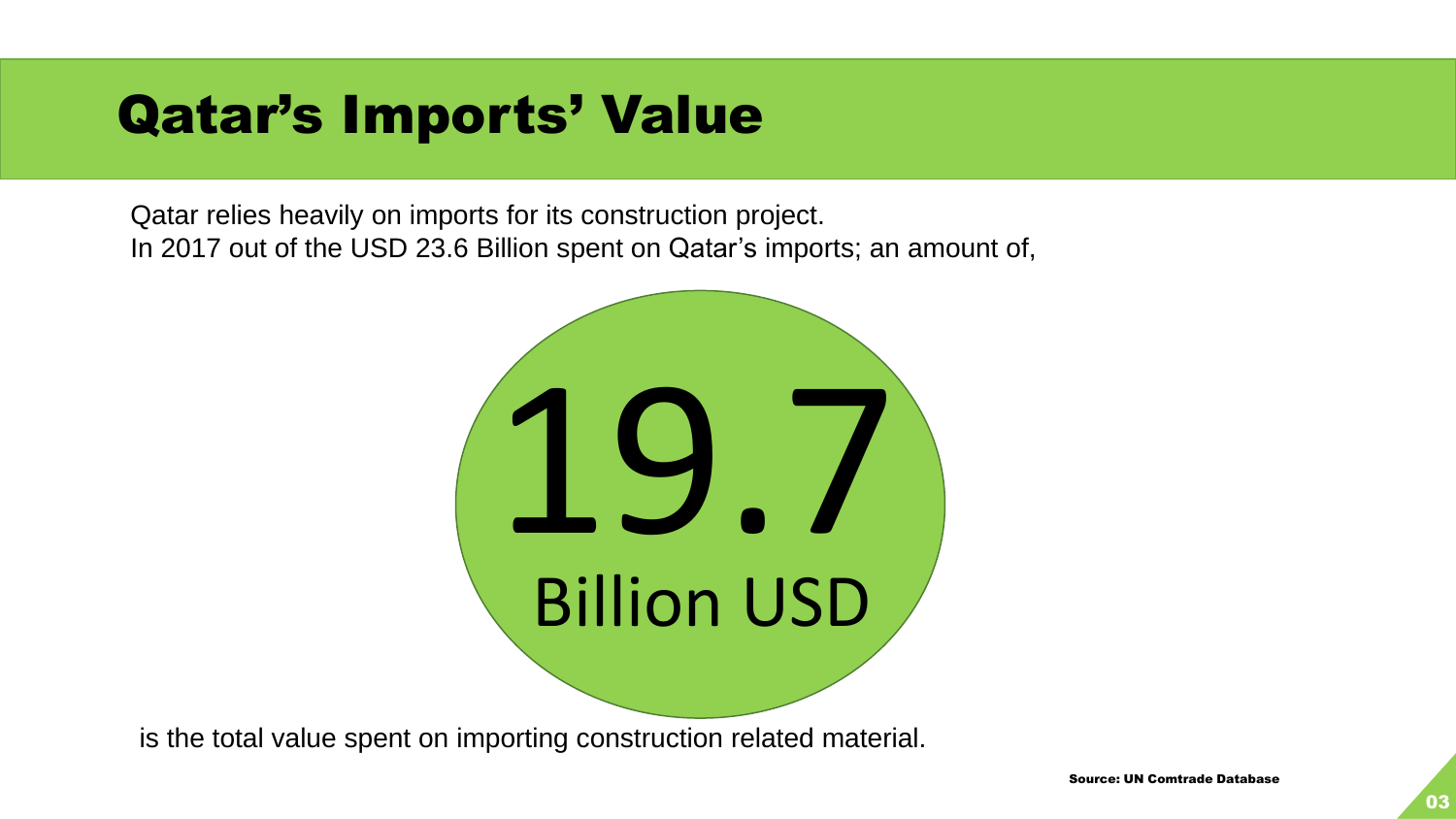# Sizing the Opportunity:

The increasing demand of importing construction products generated by the multiple infrastructure and development projects taking place in the State of Qatar ahead of the World Cup 2022.

Moreover, as the Qatari government is linking arms to strengthen the local production within various types of industries due to the latest geopolitical situation; ELAN Ground founded its Signage Factory to play a vital role in the transformation of the Qatari economy to become a completely self- sufficient in the field of road & traffic signs.



**High** Demand



Limited Local Supply/ **Competition** 

Government Strategy to Improve Sufficiency



Strong Potential Growth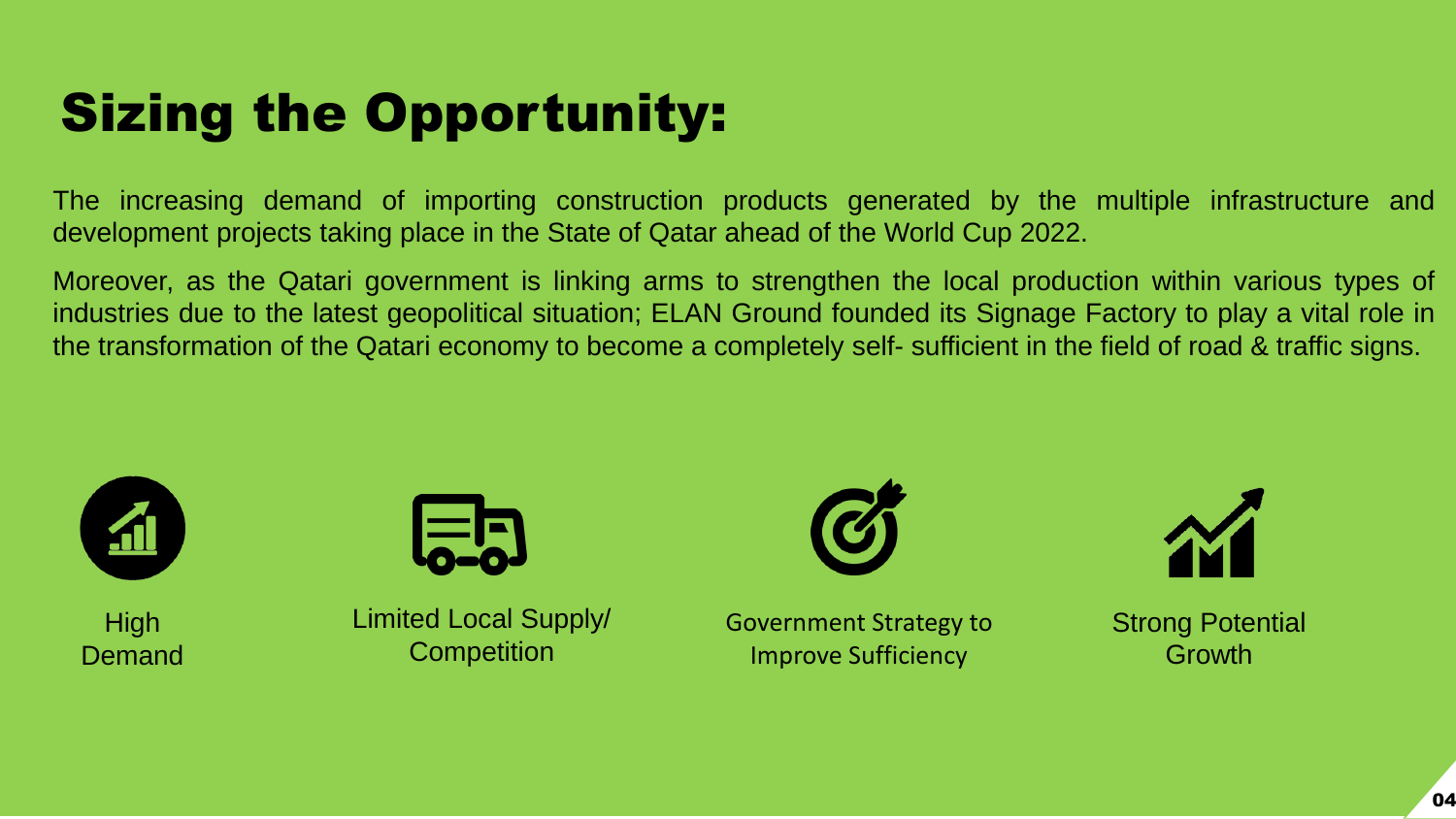# Finding the Right Niche:

- Infrastructure is a wide world industry with a complex value chain.
- Initial stages (strategy, feasibility, design) require very high technical expertise where it'll be difficult for ELAN to have an edge vs. established firms with years of experience.
- Construction aspect: ELAN Urban is a subsidiary of ELAN Group delivering street furniture and working on various projects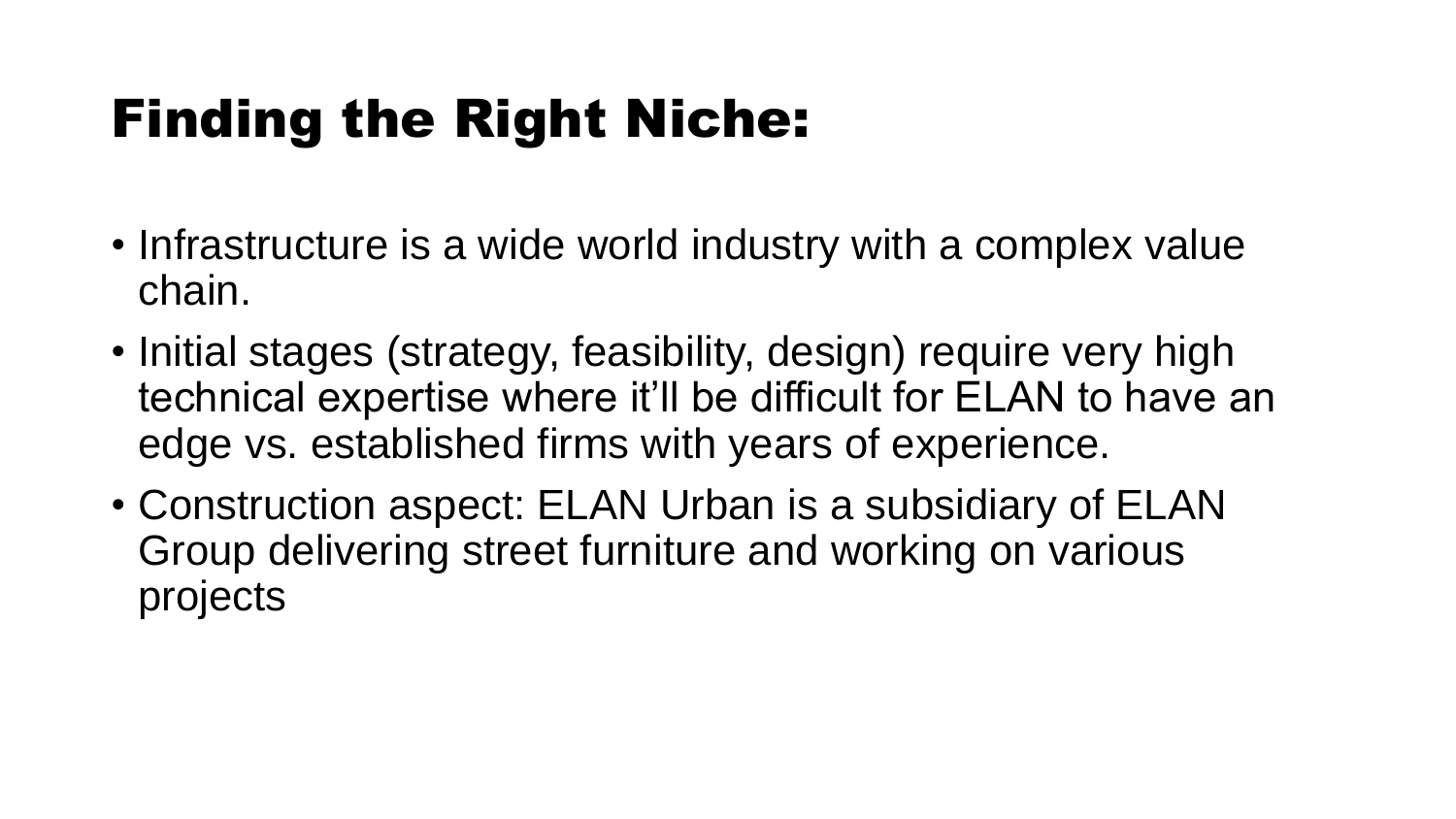## International Expertise with a Profound Understanding of the Local Market

ELAN signage is Fully owned by ELAN Group, a dynamic and innovative company delivering world-class experiences in media, entertainment, events and city beautification.

To operate the factory & manufacture signage products in various types according to the international standards; the Group partnered with VIS Mobility, the Italian company with a long experience in the signage field in Europe.

Currently and after its official inauguration in October 2017, Elan Signage factory is operated by VIS Mobility that will employ a team of over 100 employees eventually.

**Technology**

**Expertise**

**Flexibility to expand**

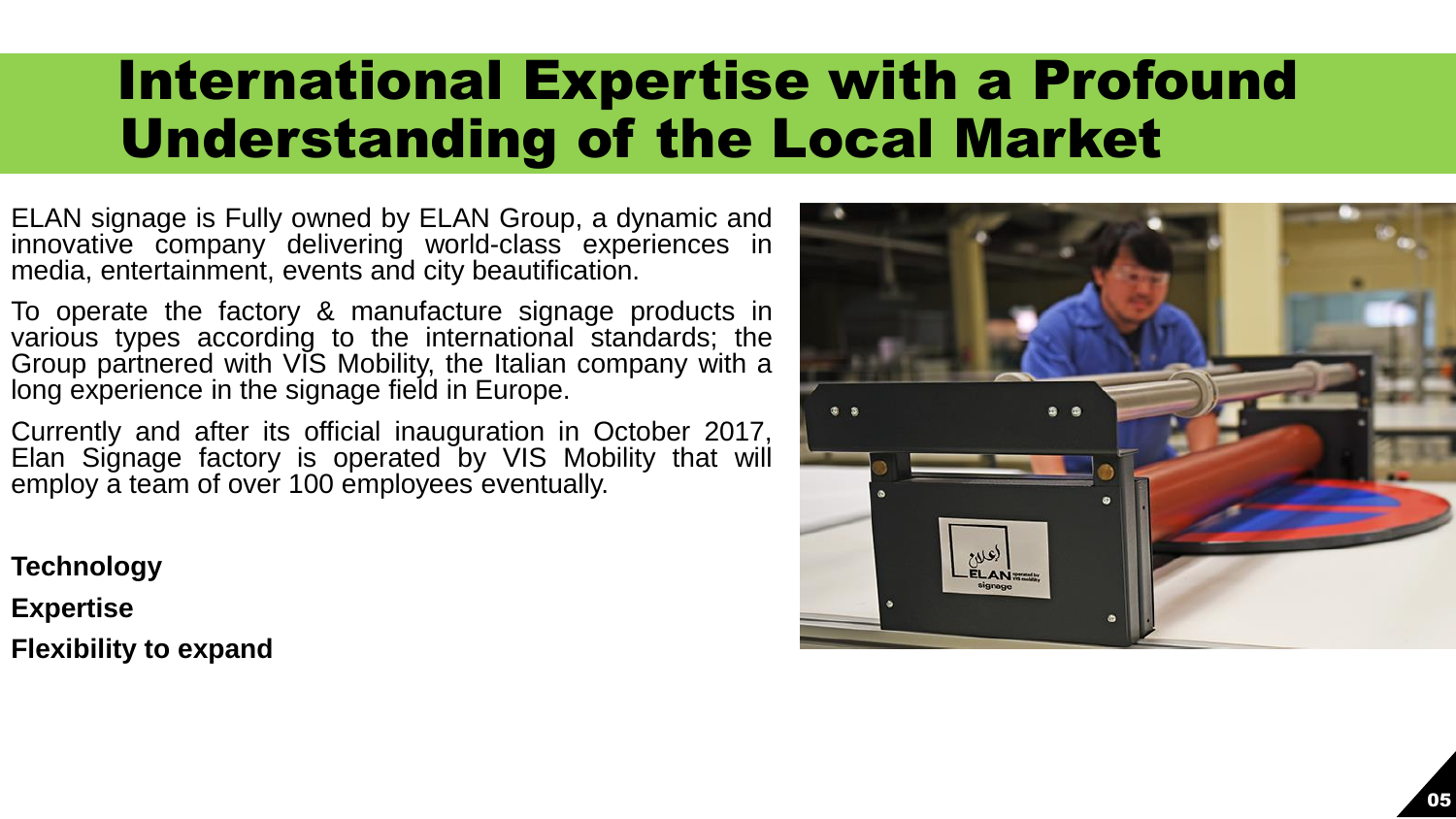## ELAN Signage Factory: Towards a Self-Sufficient Qatari Market

#### How Can the Factory Contribute to the **Self-Sufficiency of the Qatari Market?**



Competitive Pricing



Over 50 years of experience in manufacturing signs through our partner VIS Mobility



The factory products are 100% made in Qatar.

#### 12,000 sqm

Fully air-conditioned factory equipped with elaborate utilities & back-up generators

Flexibility to increase the production capacity to meet the growing demand



Latest technology to **Short Delivery Time** produce signs as per the highest national & international standards



200,000 **signs** 

Capacity to produce 200,000 signs per year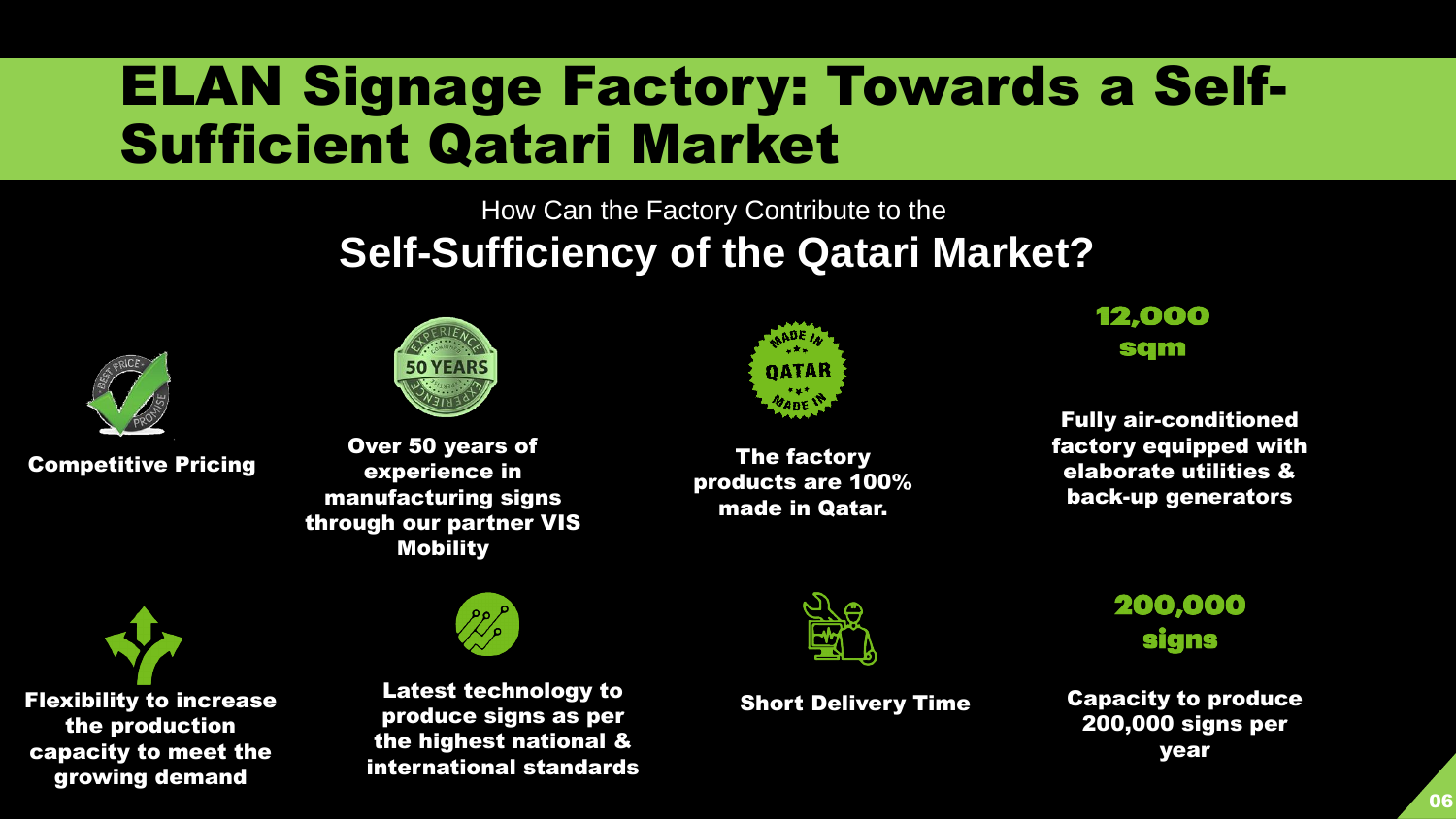#### Future Plans

The future plan of ELAN Signage Factory management team focuses on exporting the traffic and road signs of various types that the factory produces to foreign markets.

ELAN Signage can achieve this plan because of the flexibility that the factory is characterized with to increase its production capacity meeting the growing demand for signs supplies whether its local or international.